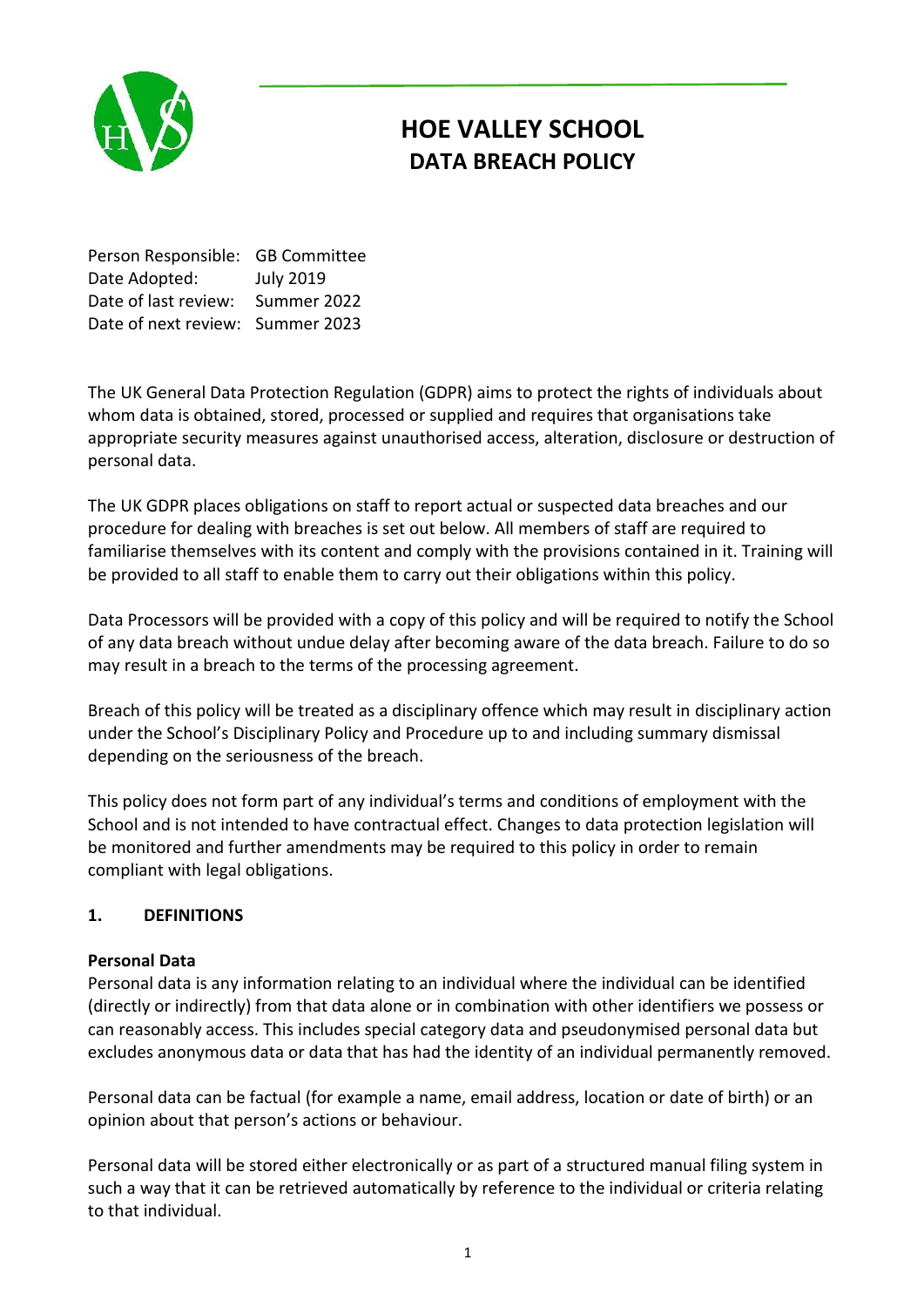#### **Special Category Data**

Previously termed "Sensitive Personal Data", Special Category Data is similar by definition and refers to data concerning an individual's racial or ethnic origin, political or religious beliefs, trade union membership, physical and mental health, sexuality, biometric or genetic data and personal data relating to criminal offences and convictions.

#### **Personal Data Breach**

A personal data breach is a breach of security leading to the accidental or unlawful destruction, loss, alteration, unauthorised disclosure of, or access to, personal data or special category data transmitted, stored or otherwise processed.

#### **Data Subject**

Person to whom the personal data relates.

#### **ICO**

ICO is the Information Commissioner's Office, the UK's independent regulator for data protection and information.

# **2. RESPONSIBILITY**

The Head Teacher, has overall responsibility for breach notification within the School. They are responsible for ensuring breach notification processes are adhered to by all staff and are the designated point of contact for personal data breaches.

In the absence of the Head Teacher, please contact the Compliance Officer Rebecca Knight, at the School.

The Data Protection Officer (DPO) is responsible for overseeing this policy and developing datarelated policies and guidelines.

Please contact the DPO with any questions about the operation of this policy or the UK GDPR or if you have any concerns that this policy is not being or has not been followed.

The DPO's contact details are set out below: -

Data Protection Officer: Judicium Consulting Limited Address: 72 Cannon Street, London, EC4N 6AE Email: [dataservices@judicium.com](mailto:dataservices@judicium.com) Web: www.judiciumeducation.co.uk Telephone: 0203 326 9174 Lead Contact: Craig Stilwell

# **3. SECURITY AND DATA-RELATED POLICIES**

Staff should refer to the following policies that are related to this data protection policy: - Security Policy which sets out the School's guidelines and processes on keeping personal data secure against loss and misuse.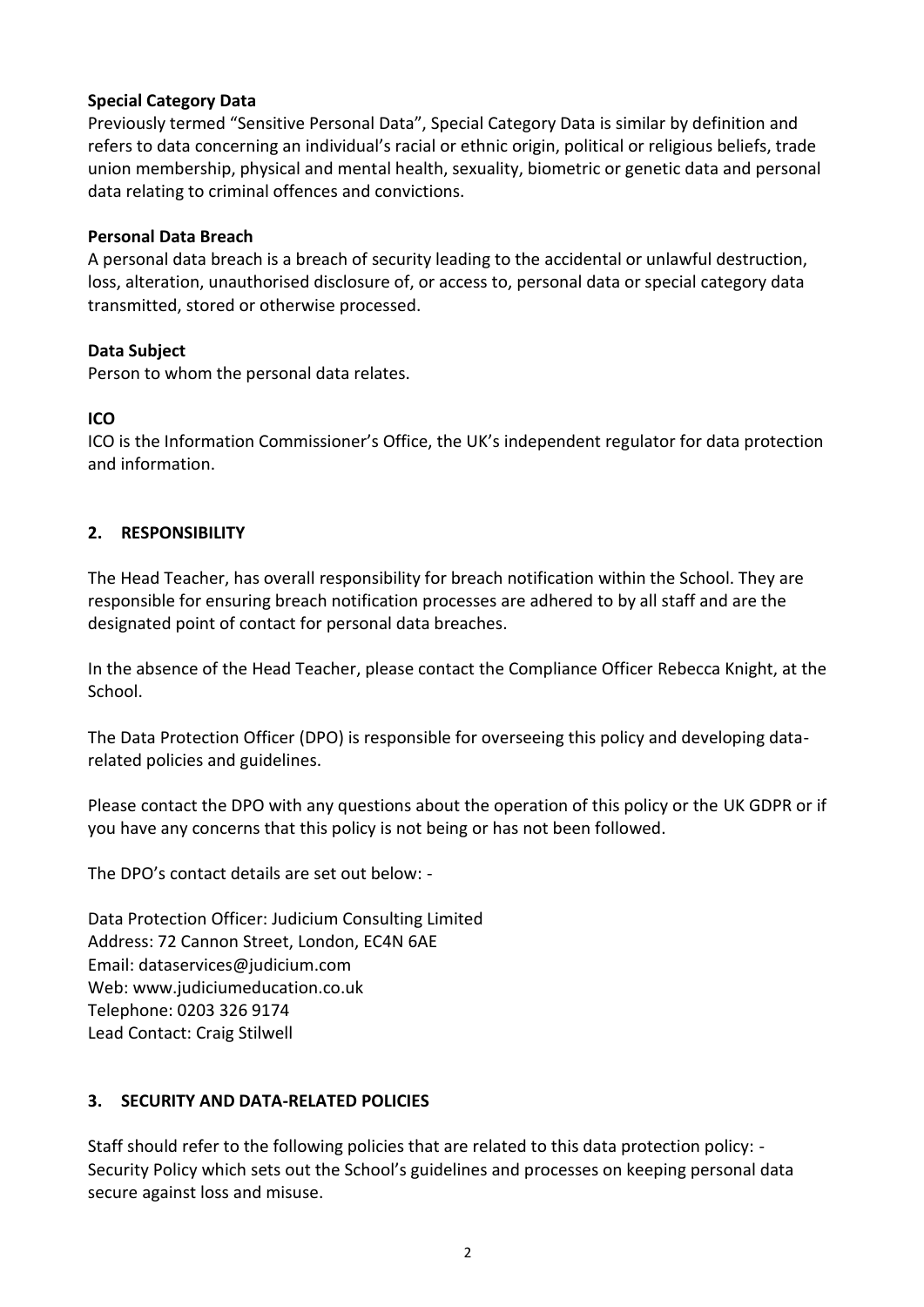Data Protection Policy which sets out the School's obligations under UK GDPR about how they process personal data.

These policies are also designed to protect personal data and can be found at www.hoevalleyschool.org

# **4. DATA BREACH PROCEDURE**

# **What Is a Personal Data Breach?**

A personal data breach is a breach of security leading to the accidental or unlawful destruction, loss, alteration, unauthorised disclosure of, or access to, personal data or special category data transmitted, stored or otherwise processed.

Examples of a data breach could include the following (but are not exhaustive): -

- $\triangleright$  Loss or theft of data or equipment on which data is stored, for example loss of a laptop or a paper file (this includes accidental loss);
- $\triangleright$  Inappropriate access controls allowing unauthorised use;
- $\triangleright$  Equipment failure;
- $\triangleright$  Human error (for example sending an email or SMS to the wrong recipient);
- $\triangleright$  Unforeseen circumstances such as a fire or flood;
- $\triangleright$  Hacking, phishing and other "blagging" attacks where information is obtained by deceiving whoever holds it.

# **When Does It Need To Be Reported?**

HVS must notify the ICO of a data breach via the DPO where it is likely to result in a risk to the rights and freedoms of individuals. This means that the breach needs to be more than just losing personal data and if unaddressed the breach is likely to have a significant detrimental effect on individuals.

Examples of where the breach may have a significant effect includes: -

- $\triangleright$  potential or actual discrimination;
- $\triangleright$  potential or actual financial loss;
- $\triangleright$  potential or actual loss of confidentiality;
- $\triangleright$  risk to physical safety or reputation;
- $\triangleright$  exposure to identity theft (for example through the release of non-public identifiers such as passport details);
- $\triangleright$  the exposure of the private aspect of a person's life becoming known by others.

If the breach is likely to result in a high risk to the rights and freedoms of individuals, then the individuals must also be notified directly.

# **Reporting a Data Breach**

If you know or suspect a personal data breach has occurred or may occur which meets the criteria above, you should: -

- $\triangleright$  Complete a data breach report form which can be obtained from Rebecca Knight at the School
- $\triangleright$  Email the completed form to info@hoevalleyschool.org

Where appropriate, you should liaise with your line manager about completion of the data report form. Breach reporting is encouraged throughout the School and staff are expected to seek advice if they are unsure as to whether the breach should be reported and/or could result in a risk to the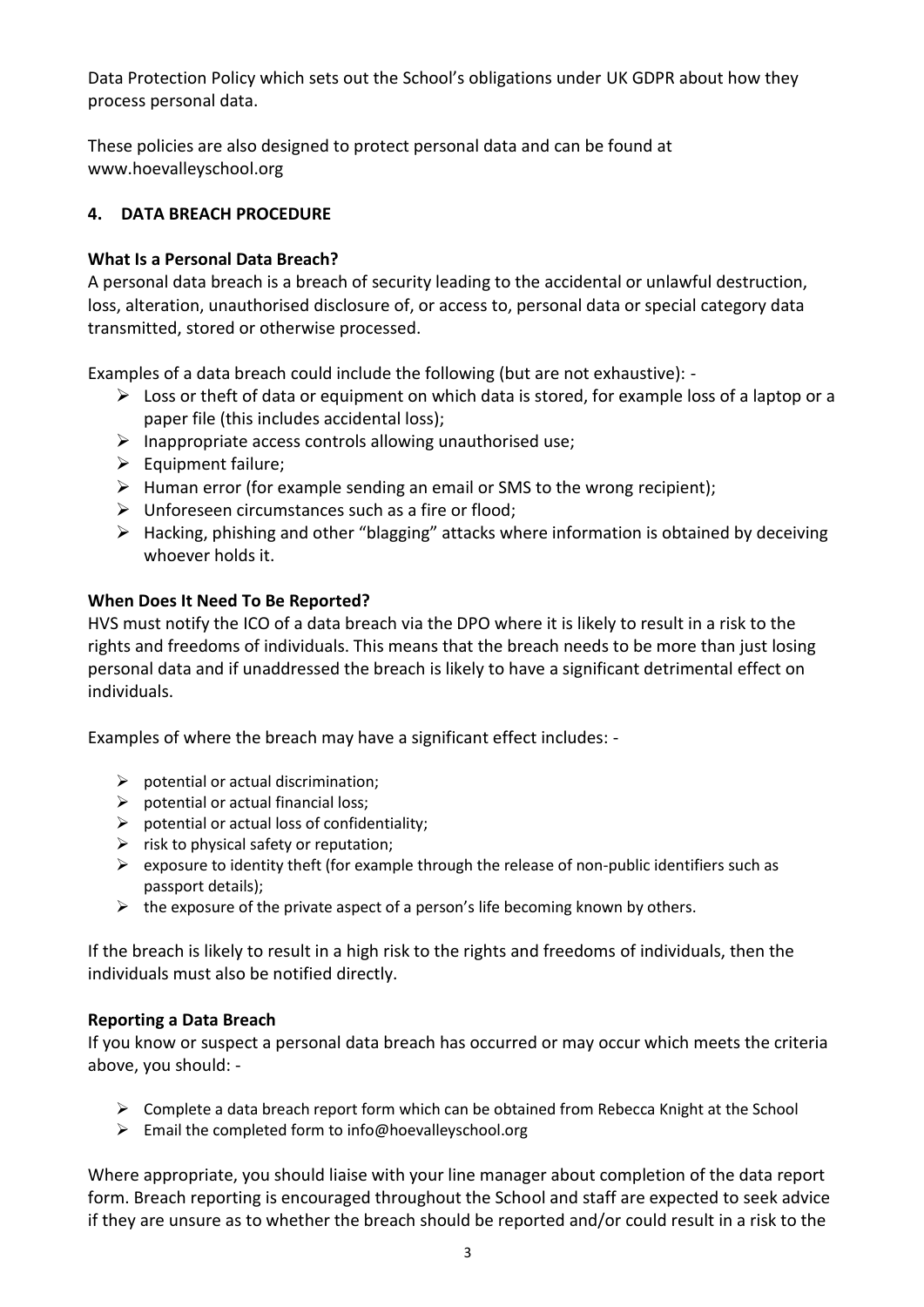rights and freedom of individuals. Staff can seek advice from their line manager, the Head Teacher, the Internal Compliance Officer or the DPO.

Once reported, you should not take any further action in relation to the breach. In particular, you must not notify any affected individuals or regulators or investigate further. The Head Teacher will acknowledge receipt of the data breach report form and take appropriate steps to deal with the report in collaboration with the Internal Compliance Officer and the DPO.

#### **5. MANAGING AND RECORDING THE BREACH**

On being notified of a suspected personal data breach, the Head Teacher will notify the DPO. Collectively they will take immediate steps to establish whether a personal data breach has in fact occurred. If so they will take steps to:-

- $\triangleright$  Where possible, contain the data breach;
- $\triangleright$  As far as possible, recover, rectify or delete the data that has been lost, damaged or disclosed;
- $\triangleright$  Assess and record the breach in the School's data breach register;
- $\triangleright$  Notify the ICO;
- $\triangleright$  Notify data subjects affected by the breach;
- $\triangleright$  Notify other appropriate parties to the breach;
- $\triangleright$  Take steps to prevent future breaches.

#### **Notifying the ICO**

The Head Teacher will notify the ICO when a personal data breach has occurred which is likely to result in a risk to the rights and freedoms of individuals.

This will be done without undue delay and, where possible, within 72 hours of becoming aware of the breach. The 72 hour deadline is applicable regardless of school holidays (I.e. it is not 72 working hours). If the School are unsure of whether to report a breach, the assumption will be to report it.

Where the notification is not made within 72 hours of becoming aware of the breach, written reasons will be recorded as to why there was a delay in referring the matter to the ICO.

#### **Notifying Data Subjects**

Where the data breach is likely to result in a high risk to the rights and freedoms of data subjects, the Head Teacher will notify the affected individuals without undue delay including the name and contact details of the DPO and ICO, the likely consequences of the data breach and the measures the School have (or intended) to take to address the breach.

When determining whether it is necessary to notify individuals directly of the breach, the Head Teacher will co-operate with and seek guidance from the DPO, the ICO and any other relevant authorities (such as the police).

If it would involve disproportionate effort to notify the data subjects directly (for example, by not having contact details of the affected individual) then the School will consider alternative means to make those affected aware (for example by making a statement on the School website).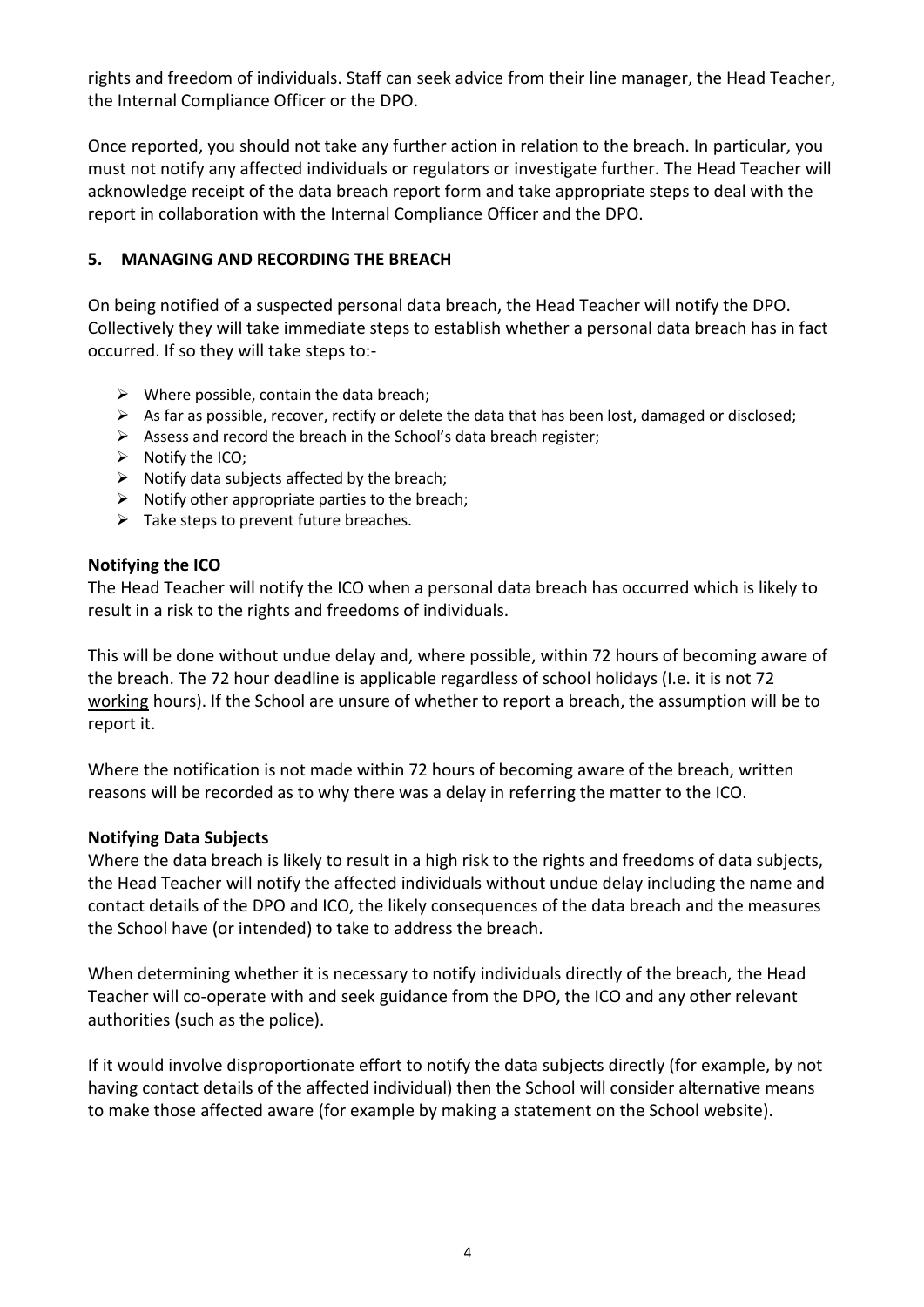# **Notifying Other Authorities**

HVS will consider whether other parties need to be notified of the breach. For example: -

- $\triangleright$  Insurers;
- $\triangleright$  Parents:
- $\triangleright$  Third parties (for example when they are also affected by the breach);
- $\triangleright$  Local authority;
- $\triangleright$  The police (for example if the breach involved theft of equipment or data).

This list is non-exhaustive.

#### **6. ASSESSING THE BREACH**

Once initial reporting procedures have been carried out, HVS will carry out all necessary investigations into the breach.

HVS will identify how the breach occurred and take immediate steps to stop or minimise further loss, destruction or unauthorised disclosure of personal data. We will identify ways to recover correct or delete data (for example notifying our insurers or the police if the breach involves stolen hardware or data).

Having dealt with containing the breach, the School will consider the risks associated with the breach. These factors will help determine whether further steps need to be taken (for example notifying the ICO and/or data subjects as set out above). These factors include: -

- $\triangleright$  What type of data is involved and how sensitive it is;
- $\triangleright$  The volume of data affected;
- $\triangleright$  Who is affected by the breach (i.e. the categories and number of people involved);
- $\triangleright$  The likely consequences of the breach on affected data subjects following containment and whether further issues are likely to materialise;
- $\triangleright$  Are there any protections in place to secure the data (for example, encryption, password protection, pseudonymisation);
- $\triangleright$  What has happened to the data;
- $\triangleright$  What could the data tell a third party about the data subject;
- $\triangleright$  What are the likely consequences of the personal data breach on the school; and
- $\triangleright$  Any other wider consequences which may be applicable.

# **7. PREVENTING FUTURE BREACHES**

Once the data breach has been dealt with, the School will consider its security processes with the aim of preventing further breaches. In order to do this, we will: -

- $\triangleright$  Establish what security measures were in place when the breach occurred;
- $\triangleright$  Assess whether technical or organisational measures can be implemented to prevent the breach happening again;
- $\triangleright$  Consider whether there is adequate staff awareness of security issues and look to fill any gaps through training or tailored advice;
- $\triangleright$  Consider whether it's necessary to conduct a privacy or data protection impact assessment;
- $\triangleright$  Consider whether further audits or data protection steps need to be taken;
- $\triangleright$  To update the data breach register;